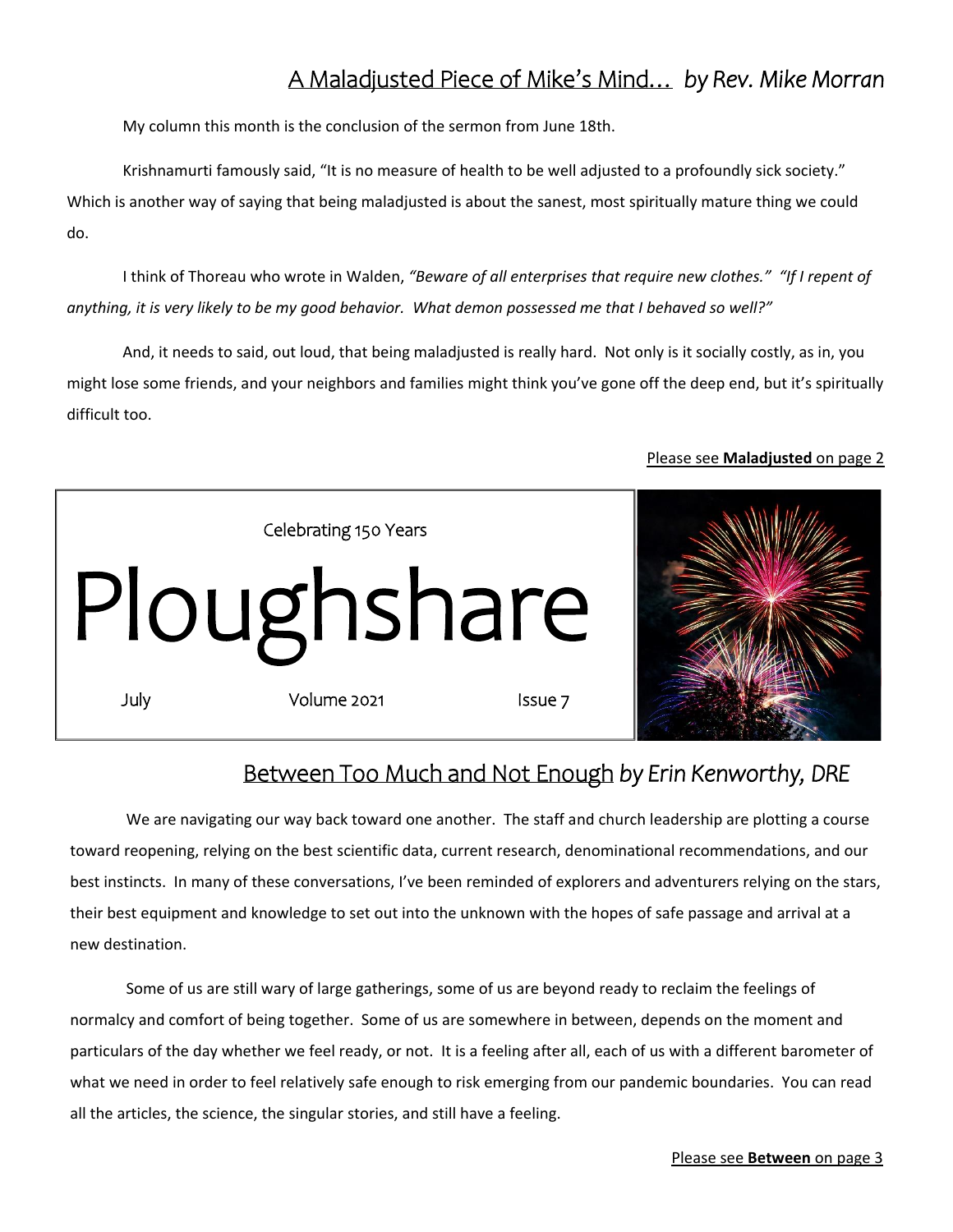#### **Maladjusted** from page 1

There's an old parable about A man who found an eagle's egg and put it in a nest of a barnyard hen. The eaglet hatched with the brood of chicks and grew up with them, all his life the eagle did what the barnyard chicks did, thinking he was a barnyard chicken. He scratched the earth for worms and insects. He clucked and cackled. And he would thrash his wings and jump a little.

 One day he saw a magnificent bird above him in the cloudless sky. It was gliding in graceful majesty among the currents of the wind with scarcely a beat of its strong, beautiful wings.

 The old eagle looked up in awe. "Who's that?" he asked his chicken friend. "That's the eagle, the king of the birds. He belongs to the sky. We belong to the earth-- we're chickens." So the eagle lived and died a chicken, for that's what he thought he was.

 The moral is clear. Culture and socialization are powerful. The beliefs we've been taught about how the world works and where we fit into that world are nearly seamless. Or at least that's how they appear from our inculturated, socialized point of view. And of course, it's ninety percent bullpucky. We are eagles who've been taught to be chickens. There are truths in our bodies and our souls that we don't even know about, can hardly conceive of, wings of freedom and fun, and silliness, and hope and good trouble we've never been given permission to explore, or test out, or play with.

There is justice work to be done, demanded, that we've been convinced is for someone else to do, as if we have too much to lose by giving ourselves over to it, as if… as if we haven't already sacrificed so much vision, imagination, humor, connection, and power to a system deeply invested in keeping is thinking we're chickens.

### **Bullpucky!**

My message today, for you, whoever you are, and for you, the whole community slash congregation of First Unitarian Denver, you have nothing to lose, except perhaps a few things that aren't worth keeping anyway. And that's the way it is.

See you soon,

Mike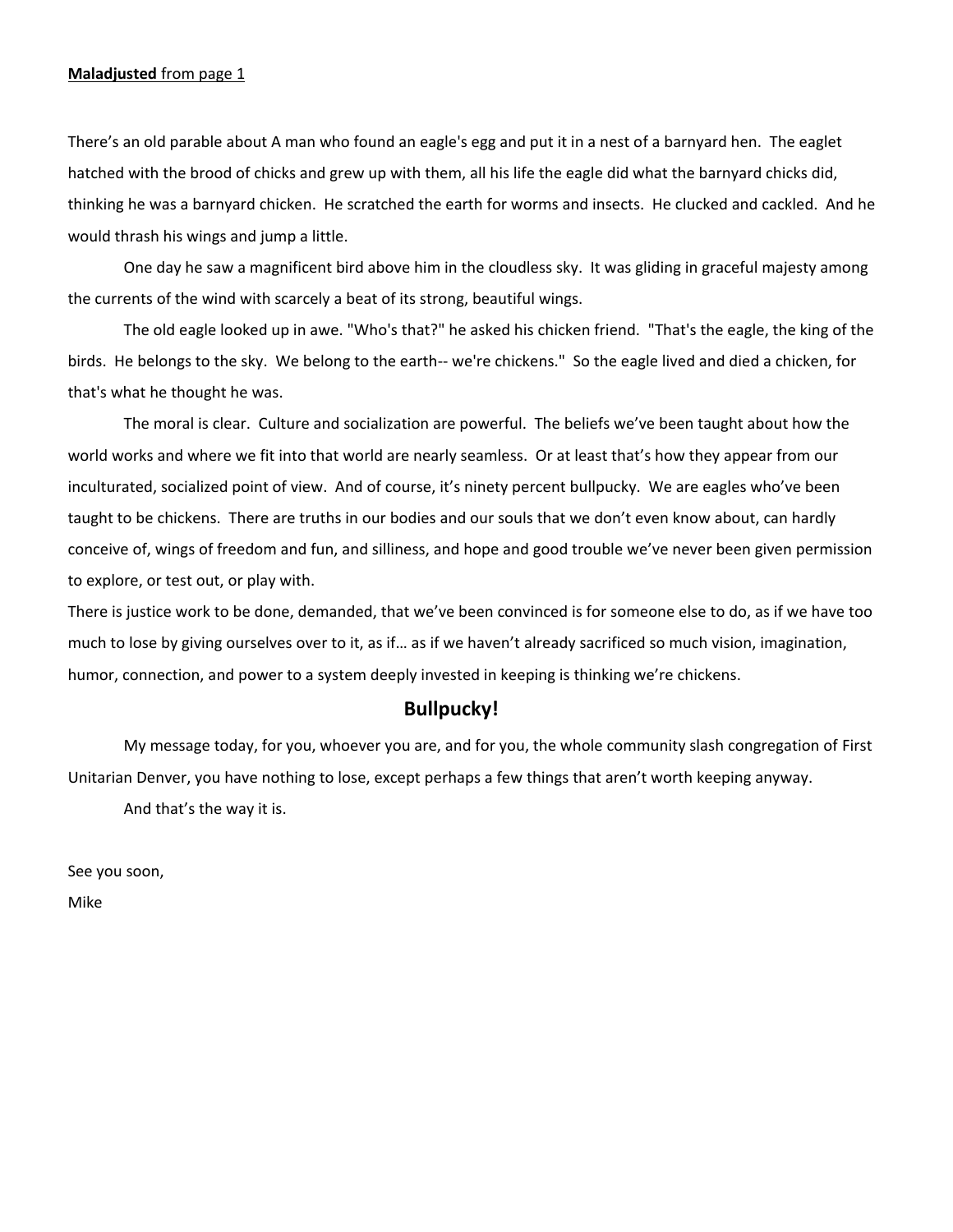#### **Between** from page 1

I'm here today to say this, return physically when you are ready. Listen to the wisdom of your body. We'll be here whenever you are ready to return in person. We'll be available online as well. Engage in ways that honor your feelings and your needs.

In the weeks to come, we'll be rolling out changes in how we present worship online. I realized yesterday that we've arrived at what may be our last zoom worship service for the foreseeable future. Later today I'll complete what might be my last pre-recorded Time for all ages. The following Sunday will be a live and in person outside service at Barnum Park. Following that, we'll have live steaming equipment in our sanctuary and the staff will meet on Sunday mornings to livestream a service without the congregation present. Some time after that, a limited congregation will be present in the sanctuary. These are all small steps toward our new way of experiencing being together. I have feelings about each step along the way.

There will be comfort and discomfort, sure footing and awkward steps. There will be moments of too much effort, or not enough as we try to find the path back to each other. We'll progress and we'll stumble, all part of our journey together. When you feel it's too much, pause and listen. When the journey feels like not enough, pause and listen. We are finding our way back to one another between too much and not enough together as a community. Not individually, but collectively. We are resilient, and able to do difficult and joyful things together moving from here to there in love.

With grace and compassion for our entire crew, let us journey together as traveling companions toward wholeness.

# Experience Sunday Service Online Without a Computer

People can attend our Sunday service virtually even without a computer. From a telephone dial 312-626-6799, 646-558-8656, or 301-715-8592. When prompted enter the meeting ID 466 677 668 and the password 454623.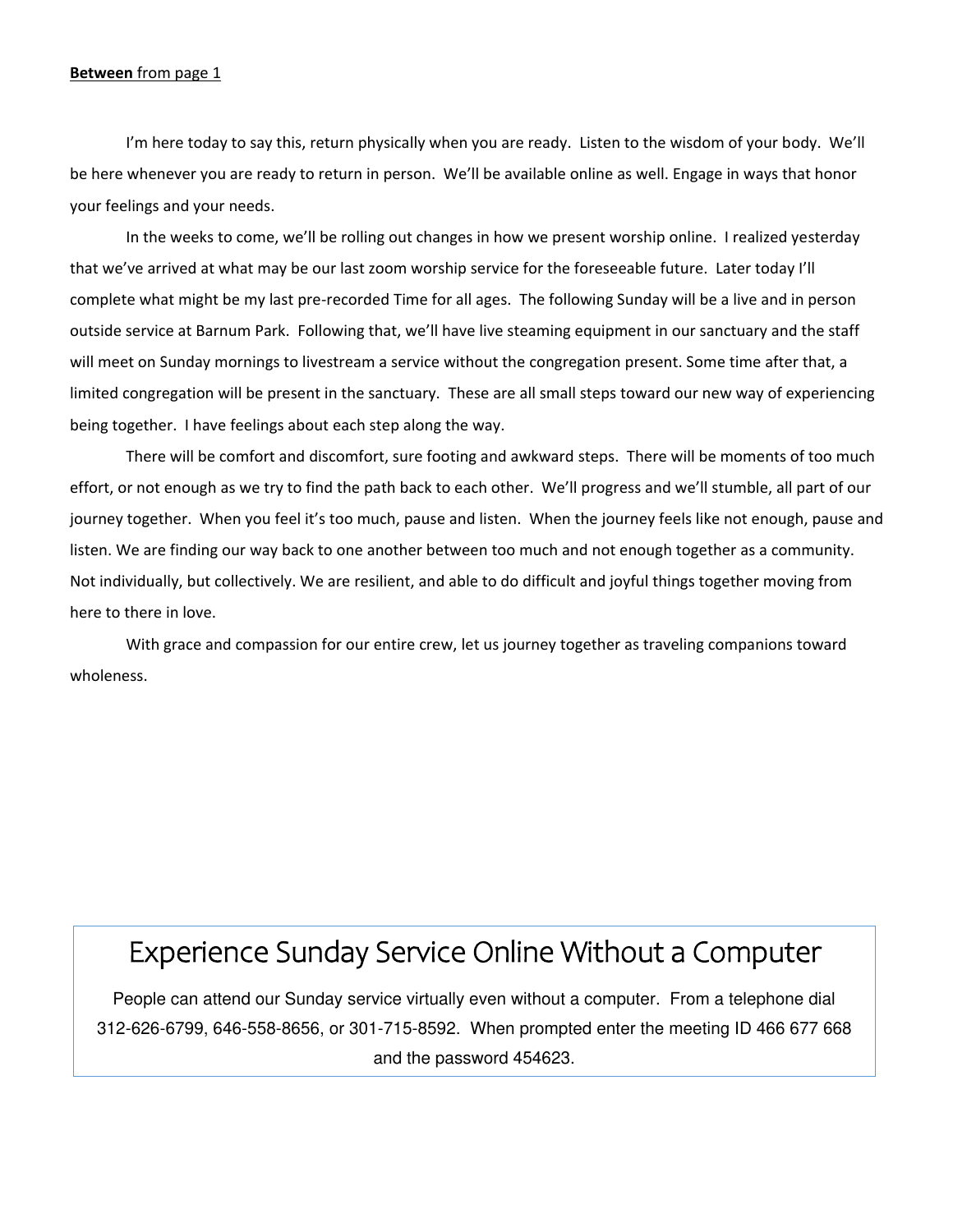## Think Like A Monk *by Joe Verrengia, President, First Unitarian Board of Trustees*

### I lied to you.

I don't always read fiction as I claimed in my previous Ploughshares essay.

Recently I went rogue and read the wildly popular self-help book "Think Like a Monk."

In a single week, two friends said they devoured it and were applying its lessons diligently, if not

### successfully.

Receiving the same advice from two people who don't know each other is a wild coincidence – just wild enough that I went looking for the book myself. It was sold out in the first few stores I tried.

I wasn't entirely comfortable. When my friends asked if I had started it, I tried to deflect them with sarcastic questions.

Would I need to shave my head?

Wear a saffron robe?

Give away my worldly possessions - especially my matching martini glasses owned (and apparently well-

used) by author John Steinbeck?

You're not thinking like a monk, they said. Read it and you might learn something. You might change.

So, I broke my fiction rule.

Unlike my friends, I didn't devour it. I nibbled on it. It is written in concise chapters with numerous anecdotes and little exercises. That gave me opportunities to put it aside, give it a think, fall asleep, and even think about quitting.

If you read this book, consider these ground rules:

- Don't read the book jacket. Effusive celebrity endorsements from Oprah, Ellen, and Will Smith obviously were concocted. Hyping author Jay Shetty as Monk-to-the-Kardashians created such an instant crisis of credibility that I almost left the book at the cash register.
- Don't look at Shetty's huge cover photo. Have you ever seen a monk with such white teeth and luscious hair? Me neither.
- And resist him on social media, at least initially. Wisdom doesn't have to be obscure but going viral does turn his message into a commodity. You might want to reflect on the book before becoming one of his 40 million online followers.

Shetty's method and message are rooted in the ancient lessons and practices he absorbed, first in occasional retreats while pursuing a corporate career and later after entering an ashram in India.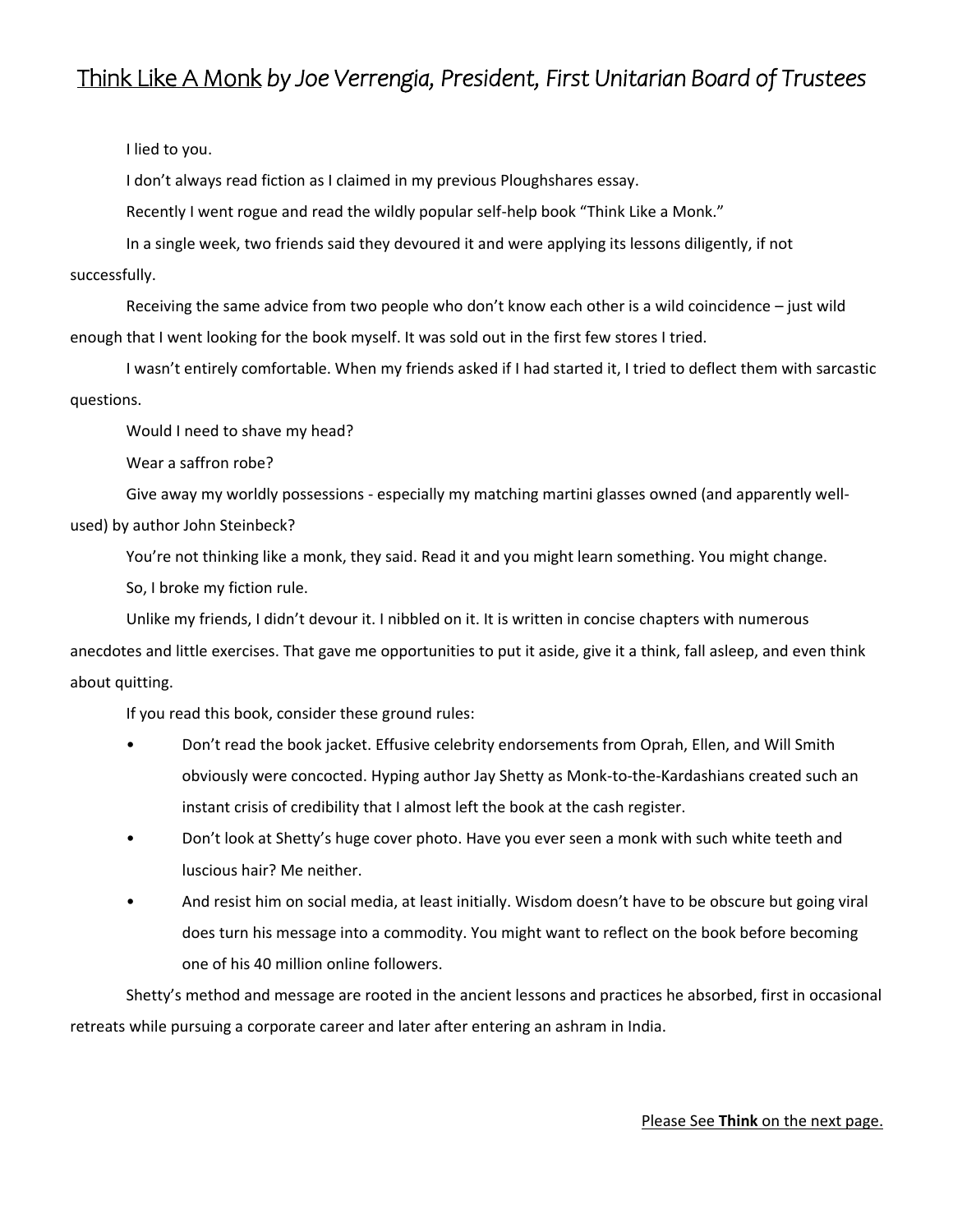#### **Think** from the previous page

And herein lies his first lesson. While he might be a rock star podcaster, Shetty was a lousy monk.

After three years of meditating eight hours a day and devoting his life to helping others, his teachers "encouraged" him to leave the ashram. He was sick and struggling. They told him he would do better to share his learnings with the outside world than to remain on the inside.

Shetty had to move back in with his parents. He was broke. He seemed more lost than ever.

I mean, who gets fired from being a monk? How is that even possible?

Shetty found peace, clarity, and purpose only after life really humbled him.

Knowing this, I got past his diamond smile and famous friends. We had more in common than I thought. I became more open to what he was offering. (I know… quite literally don't judge a book by its cover.)

Shetty isn't a lyrical writer. His prose reads like a friendly podcast transcript. But it's clear and concise. His path to a more meaningful life seems reachable in small, progressive steps. There is plenty of room for second, third and fourth chances.

To me, the books of Viktor E. Frankl offer a similar but more powerful message formed in the crucible of Nazi concentration camps.

But I got a lot from Think Like a Monk, and you might, too. Here are some of my take-aways:

Breathing makes everything better. Deeply inhale while you count to four, hold it for four, and exhale for four. Do it ten times. See? Better.

Don't go online until you breathe, stretch, read, eat breakfast, and personally connect with your loved ones. (I'm trying!) Looking at your phone at 5:30 AM is like hitting yourself in the face with a hammer. Don't be the hammer's nail.

Trade ego for confidence. Ego makes us afraid to fail and so we don't try. If we don't try, we don't find.

Only you can cure your pain. Quit lying to yourself or expecting others to cure it for you. That's not what relationships are for.

Do more for others. Service is the direct path to a meaningful life. Happiness is the byproduct.

Beginning this month, I succeed Mary Sullivan as president of the FUSD board of trustees for the next year. We have several new board members as well. We will be getting acquainted and learning our jobs even while we help FUSD emerge from the pandemic.

I'm going to try to remember what I've learned from Mary and what I've learned from author Jay Shetty.

If you're unhappy with me for some reason, just say "Hey Joe, think like a monk." I'll get the message.